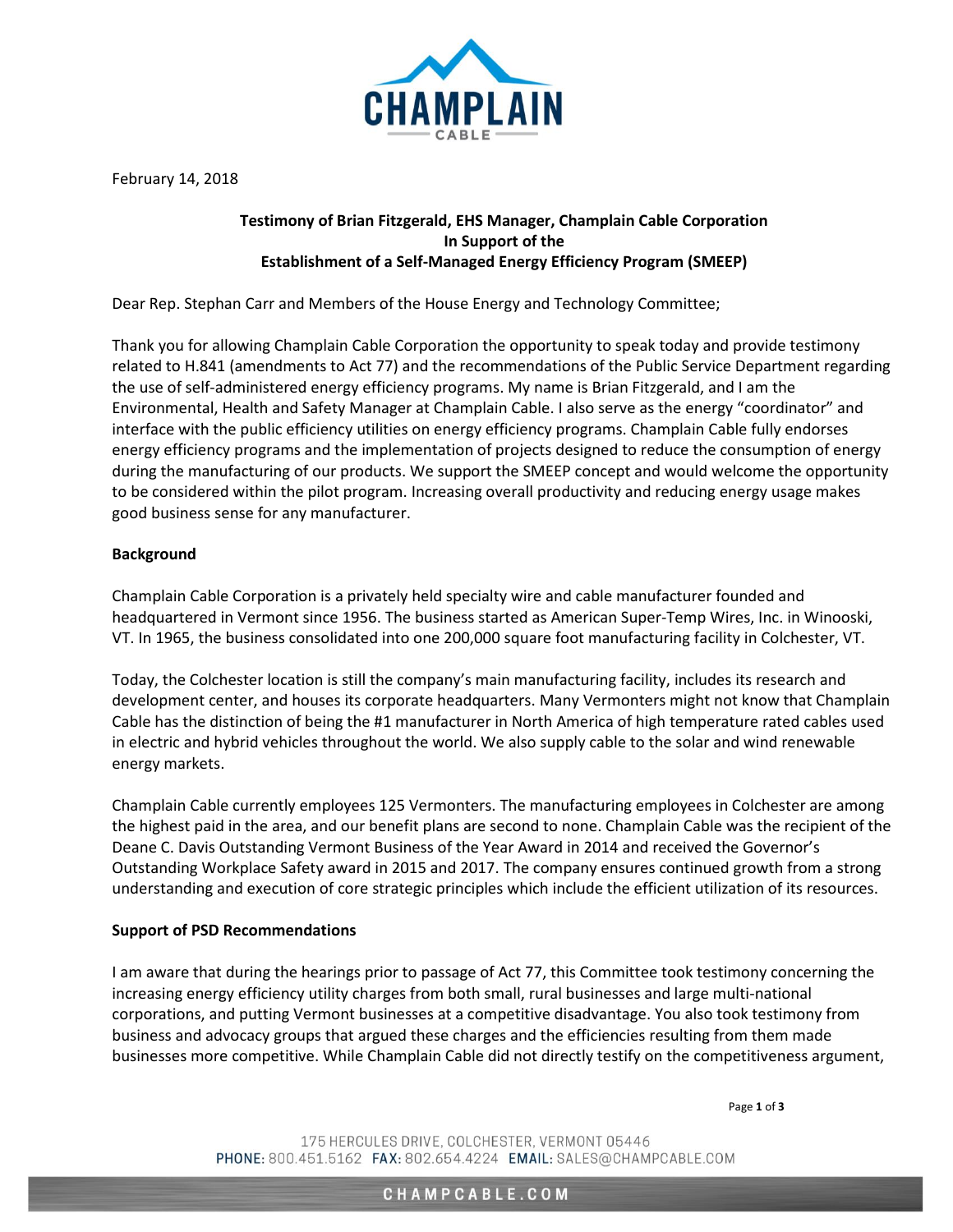

it does acknowledge that the efficiency charges are significant for its business, totaling over \$42,000 of electrical energy efficiency charges (EECs) and over \$3,300 in gas EECs in 2017.

Champlain Cable has worked with Efficiency Vermont (EVT) in the past and utilized incentives for discrete projects such as replacing its shop air compressor with a more efficient unit, installing high efficiency motor drives and pumps, and re-lamping its factory. These projects improved energy efficiency, had verifiable reductions in energy use, and helped slow the growth in our energy costs. The following graph depict the electrical energy usage at our Colchester facility over the last ten years.



Despite these modest gains in reducing overall electrical energy use at the factory, our energy costs per million feet of cable produced (all products combined), continue to rise as seen on the following graph.



Page **2** of **3** While working with EVT has proved to be beneficial in some areas, often times the pay backs for energy projects identified by the EVT staff are too long (> 3 year ROI) for most competitive businesses. It is also sometimes difficult to ascertain, what components of a project qualify for incentives and in what amounts. For instance, engineering design work to support an energy efficiency project with sufficient detail to obtain realistic quotes

> 175 HERCULES DRIVE, COLCHESTER, VERMONT 05446 PHONE: 800.451.5162 FAX: 802.654.4224 EMAIL: SALES@CHAMPCABLE.COM

> > CHAMPCABLE.COM